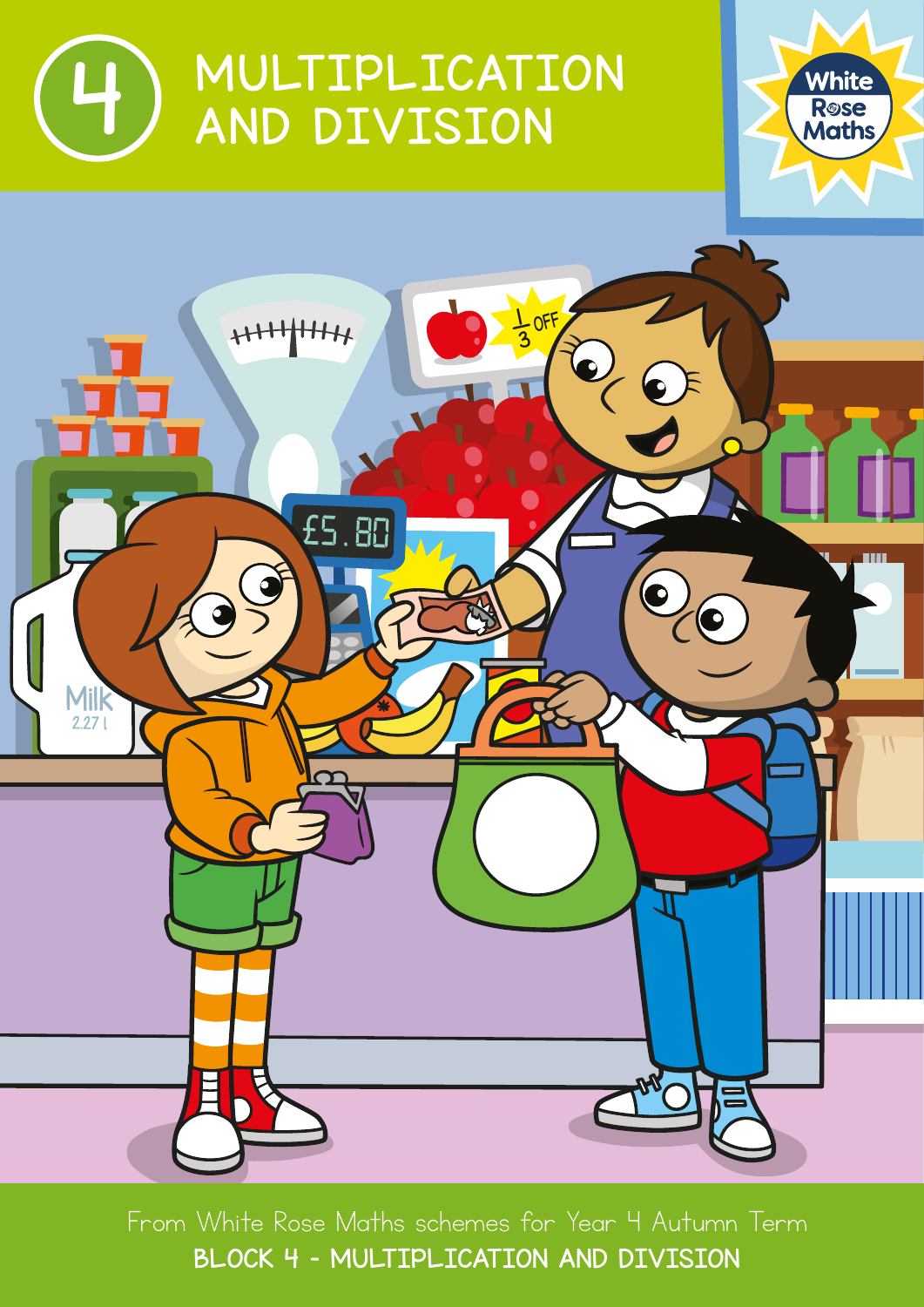

## 1) Match the statements to the bar models.





## 2) Complete the bar model to show 7  $\times$  4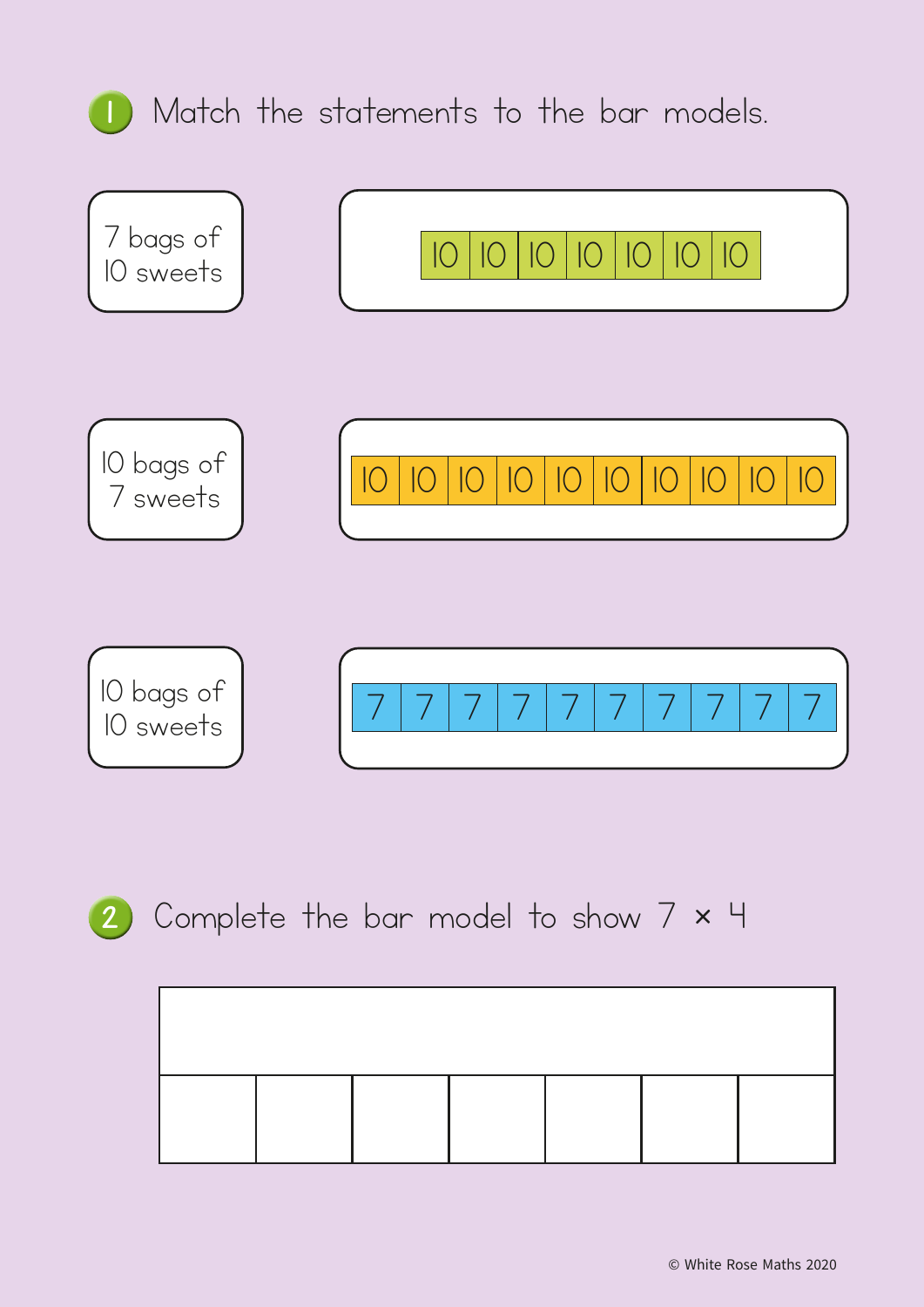

Complete the fact family to represent the eggs.



<sup>4</sup> Use the number line to help you work out

$$
6 \times 30 =
$$

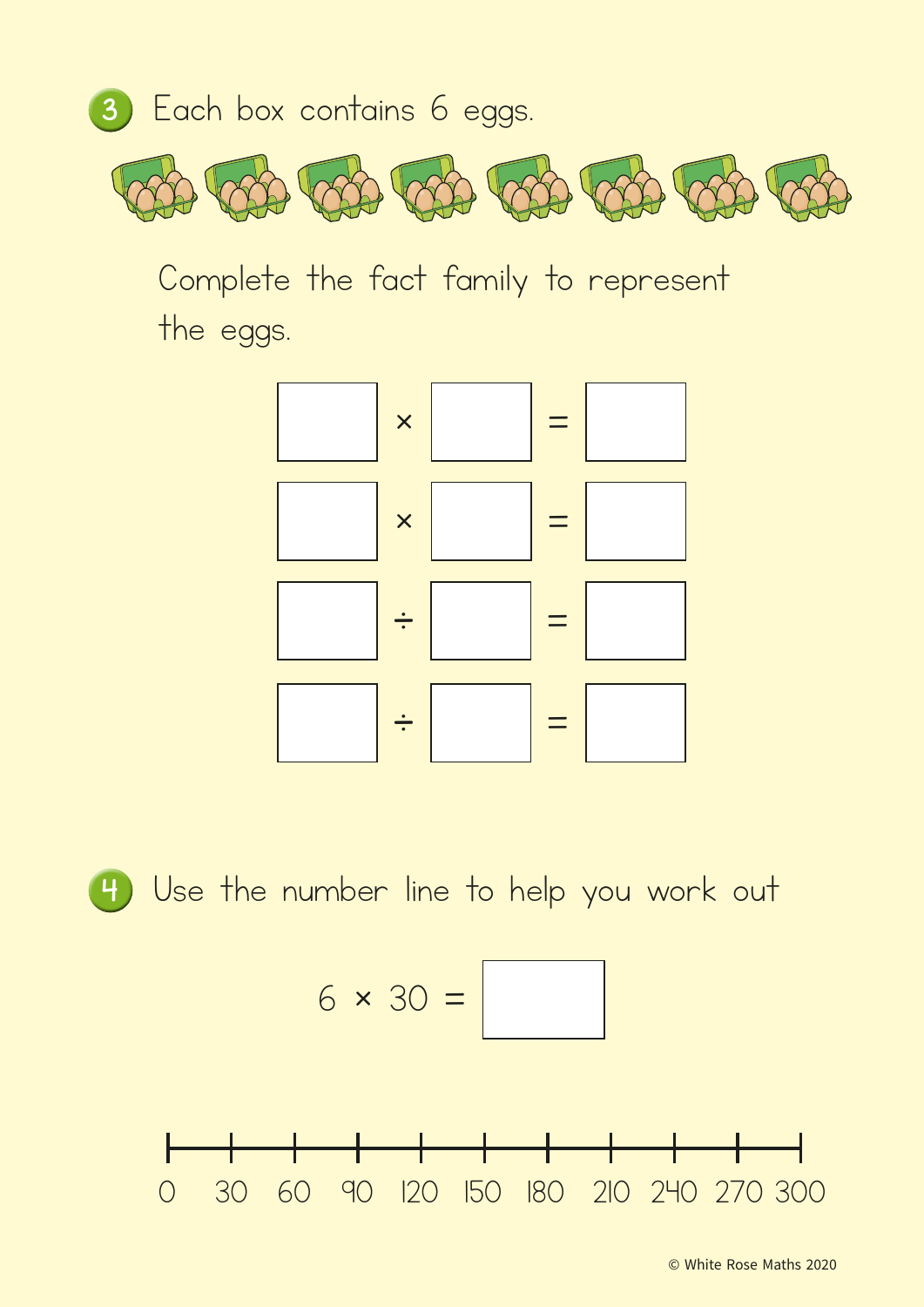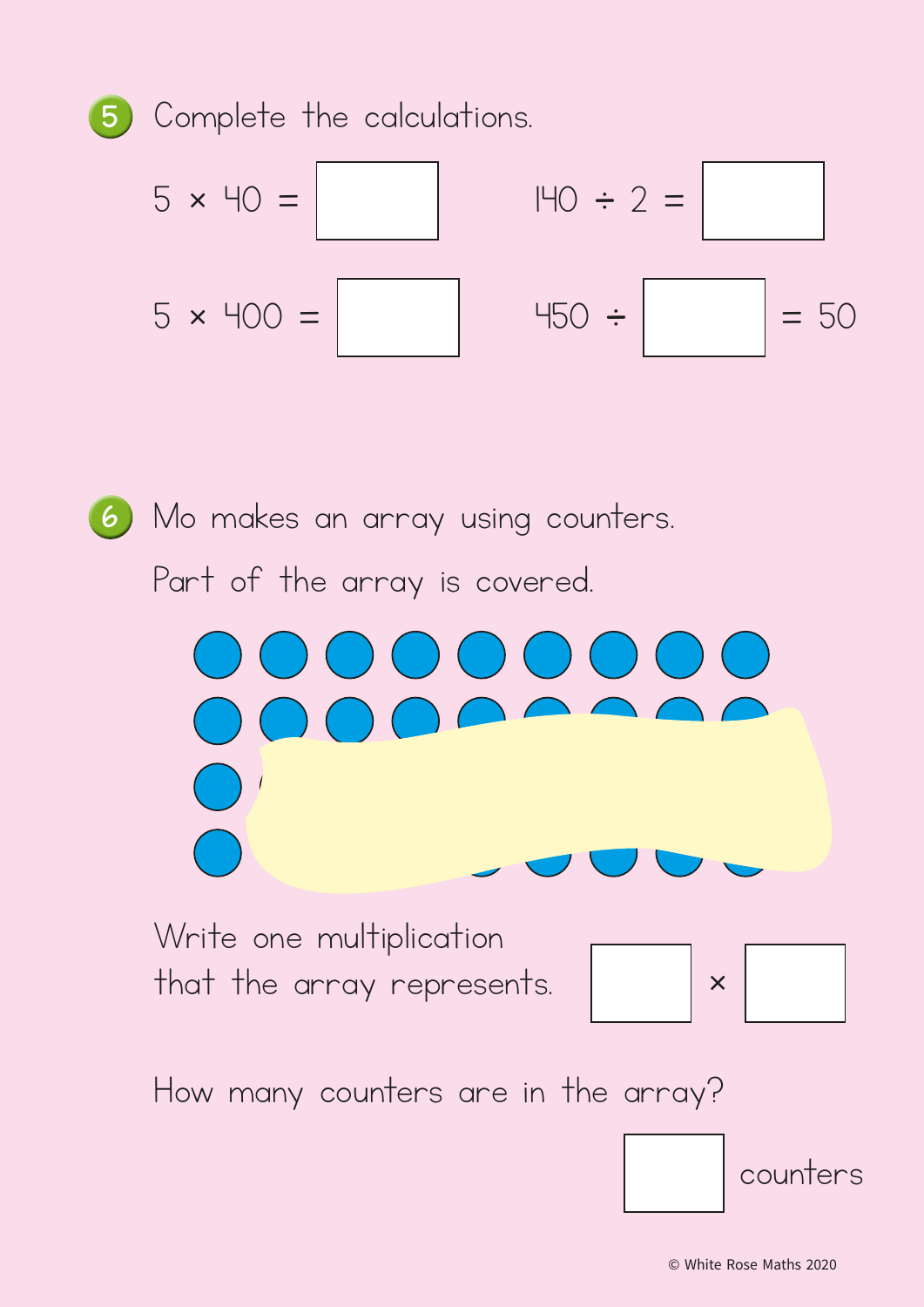

8) The product of two numbers is 72 The sum of the two numbers is 18 Circle the two numbers.

## 3 6 8 9 12 24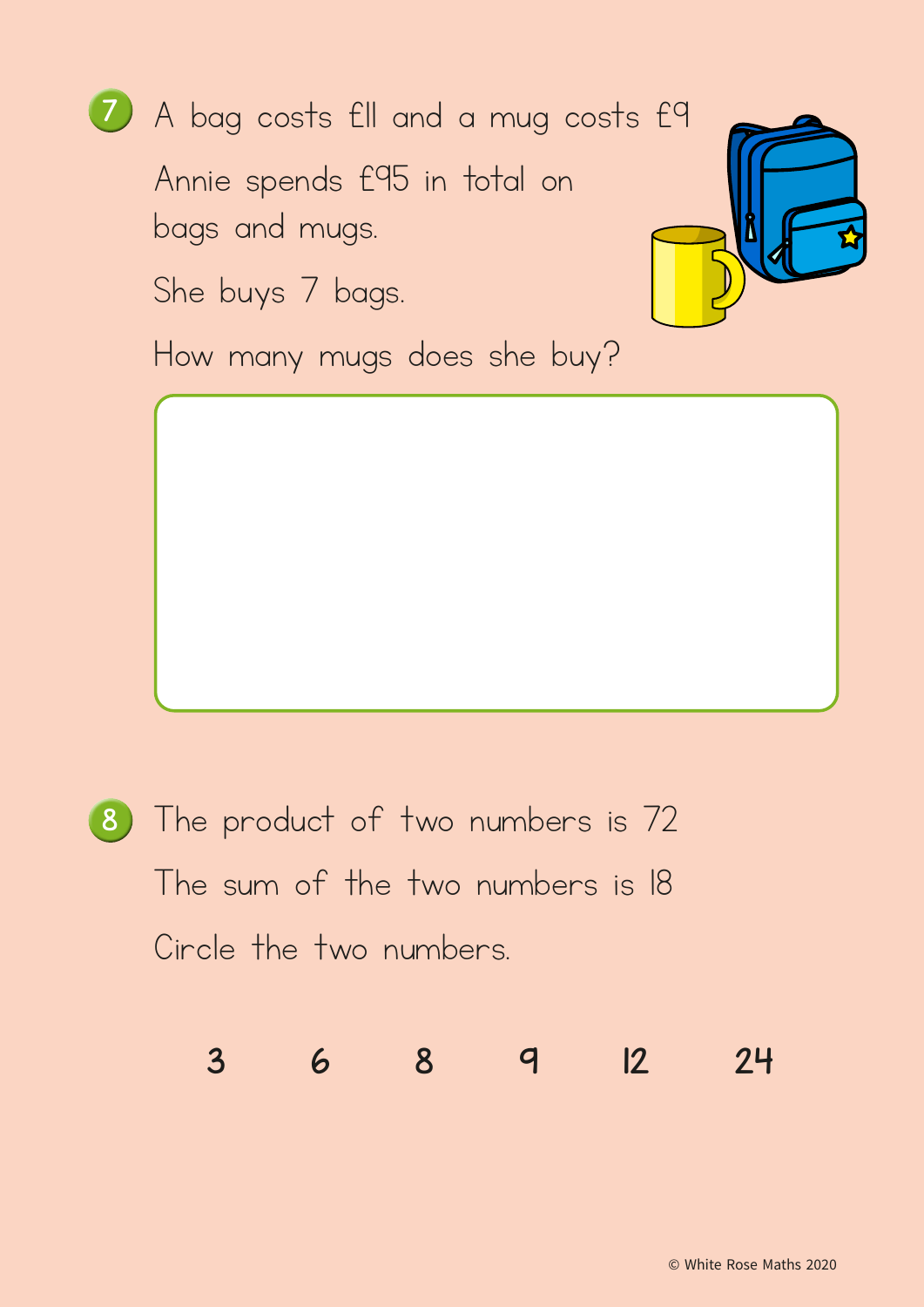



11 out of 20 pages of the book are full.



How many more stickers are needed to complete the sticker book?